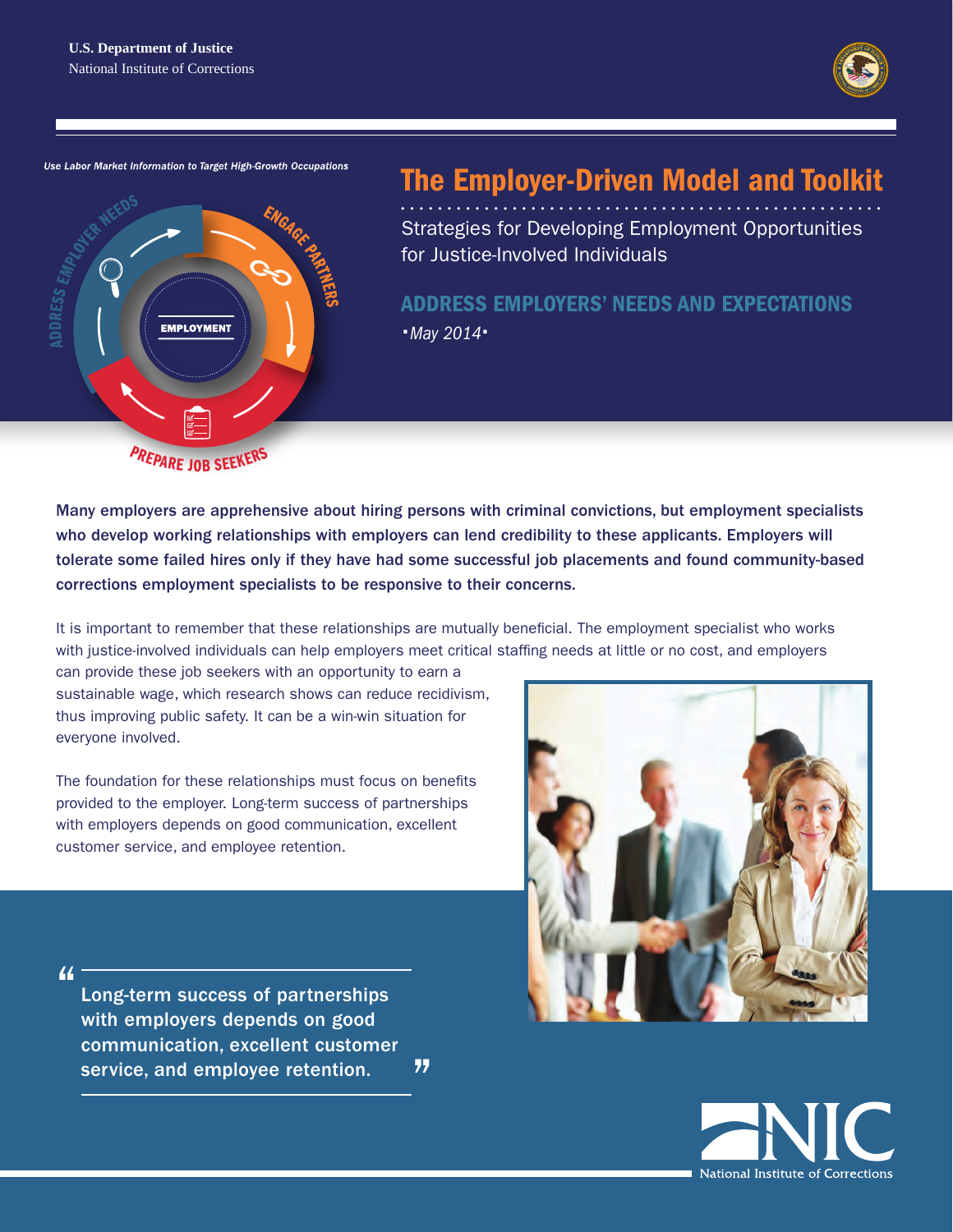# **EMPLOYER-DRIVEN MODEL**



**Use Labor Market Information to Target High-Growth Occupations** 

# **ADDRESS EMPLOYER NEEDS**

• Target specific businesses in the community

···························•···························

- Develop relationships with community businesses
- Partner with business to develop training/skill building
- Market job seekers to meet employers' needs
- Recruitment
- Retention

# **PREPARE JOB SEEKERS**



- Assessment Skills, Interests, Aptitude, Readiness, Assess Barriers, Reduce Risk
- Job Readiness
- Competencies
- Certifications
- Placement
- Retention

# **ENGAGE PARTNERS**



- Division of Workforce Development, Workforce Investment Boards
- DOL Apprenticeships
- Community-Based **Organizations**
- Criminal Justice Agencies
- Educational Institutions
- Employers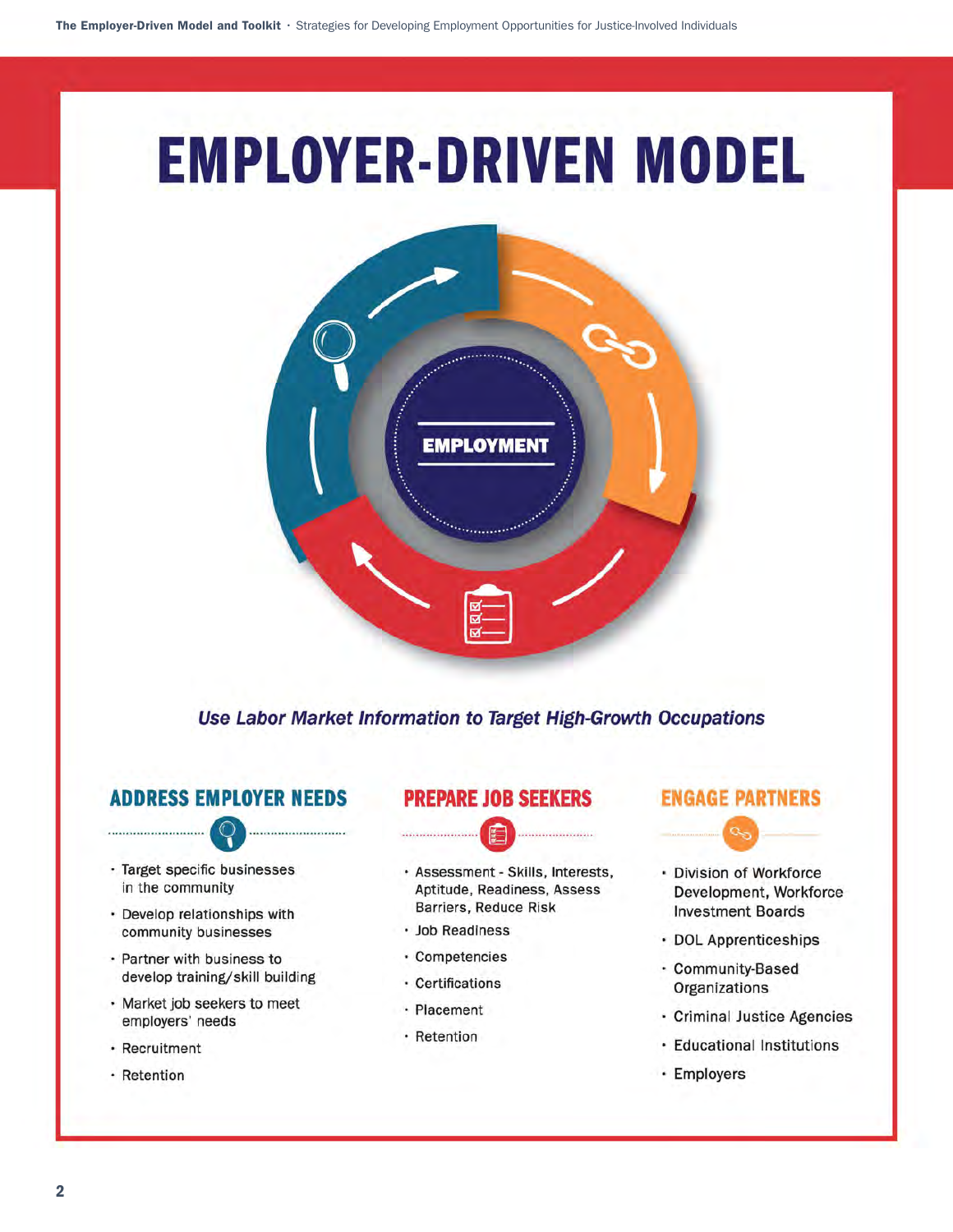

# How do employment specialists initiate relationships with business owners/employers?

Most employers want to hire applicants who are qualified, motivated, and a good fit for their organization. Beyond that, employment specialists must identify the specific needs of each employer to ensure good job matches and successful placement.

#### Here is where you can begin:

- Discuss the qualifications that employers are seeking for each position.
- Ask about problems employers are experiencing with workers hired for various positions.
- Say, "Tell me about the best employee you ever hired." Use the response as a reference point for identifying potential applicants.
- Make an appointment for a site visit to observe the workplace and work culture. Gather general information about the company, including customers, core products, and services as well as requirements for employment.
- Invite employers to visit the correctional facility to see first-hand the employment training and other job readiness programs provided to reentering job seekers.
- Seek out opportunities to meet business owners and get to know employers.







Discuss Qualifications **Ask About Problems** Ask About Best Employee





Observe the Workplace **Invite Employers to Visit** Seek Out Opportunities

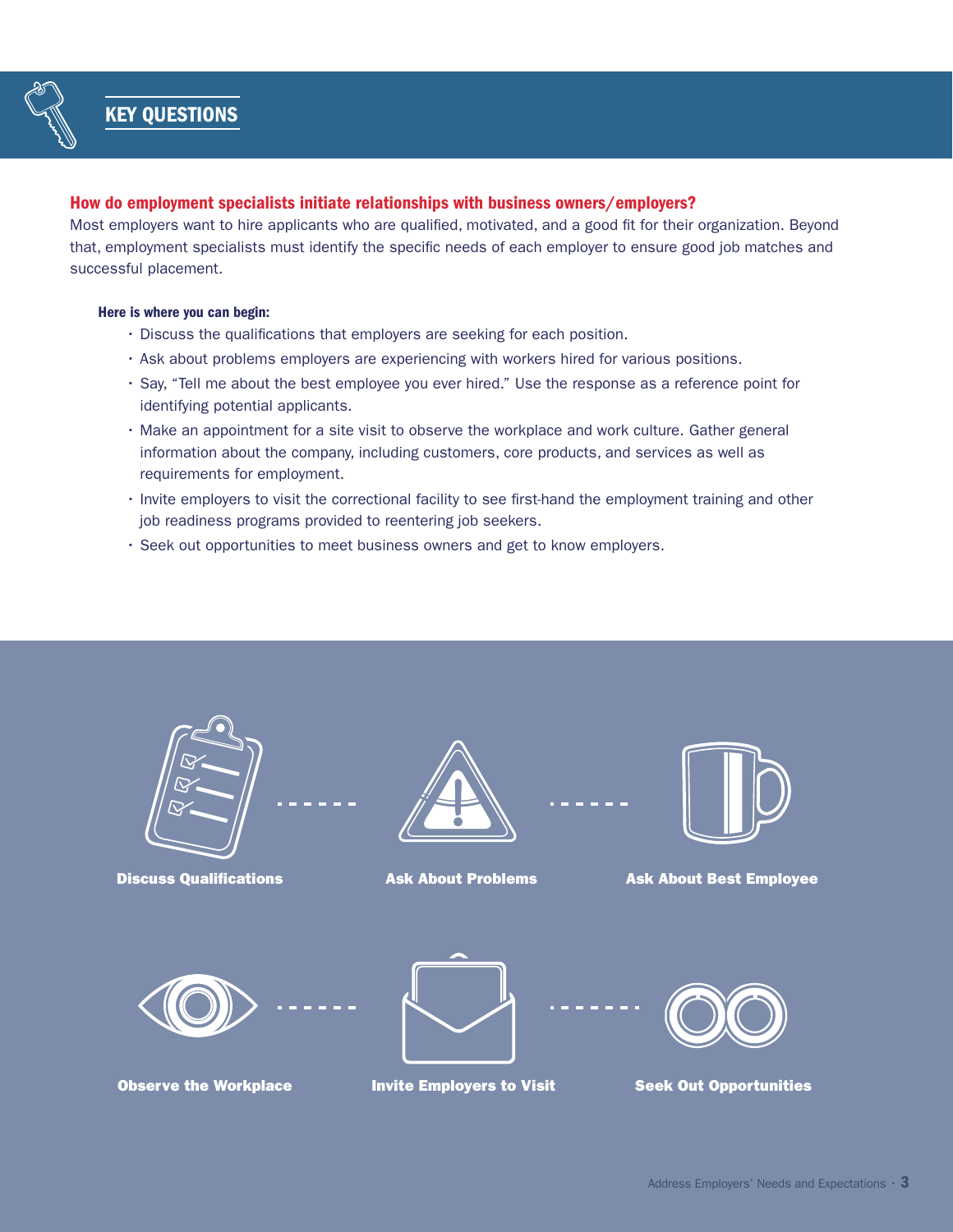"

When approaching employers, it is necessary to describe the benefits that your program or service provides to them. "

# How can employment specialists most effectively communicate with employers about the benefits of hiring job seekers with criminal records?

 no cost screening and job match, tax incentives, When approaching employers, it is necessary to describe the benefits that your program or service provides to them. These benefits typically include surety bonding, and post-placement support.



## Ensure Qualified Applicants and Job Match

Pre-screening qualified applicants and referring only those who possess the training and soft skills employers are seeking is one of the most valuable benefits that employment specialists can offer employers.

#### Provide Information on Tax Incentives

Tax incentives are available to employers for hiring applicants with barriers to employment, including criminal offense histories. The Work Opportunity Tax Credit and the Welfare to Work Tax Credits are two examples. *[www.doleta.gov/programs/factsht/pdf/taxcredits.pdf](http://www.doleta.gov/programs/factsht/pdf/taxcredits.pdf
)* 

#### Familiarize Employers with the Federal Bonding Program

The Federal Bonding Program is a risk management tool that provides insurance coverage to businesses that hire job seekers with criminal backgrounds. The bonds are offered for the first six months of employment at no cost to the employer or the job applicant. *[www.bonds4jobs.com/](http://www.bonds4jobs.com/)* 

#### Offer Pre-Screened, Trained Applicants

Applicants with industry-validated credentials, training in safe work practices, and academic training are valuable to the employers because they save them time and money in post-hire training.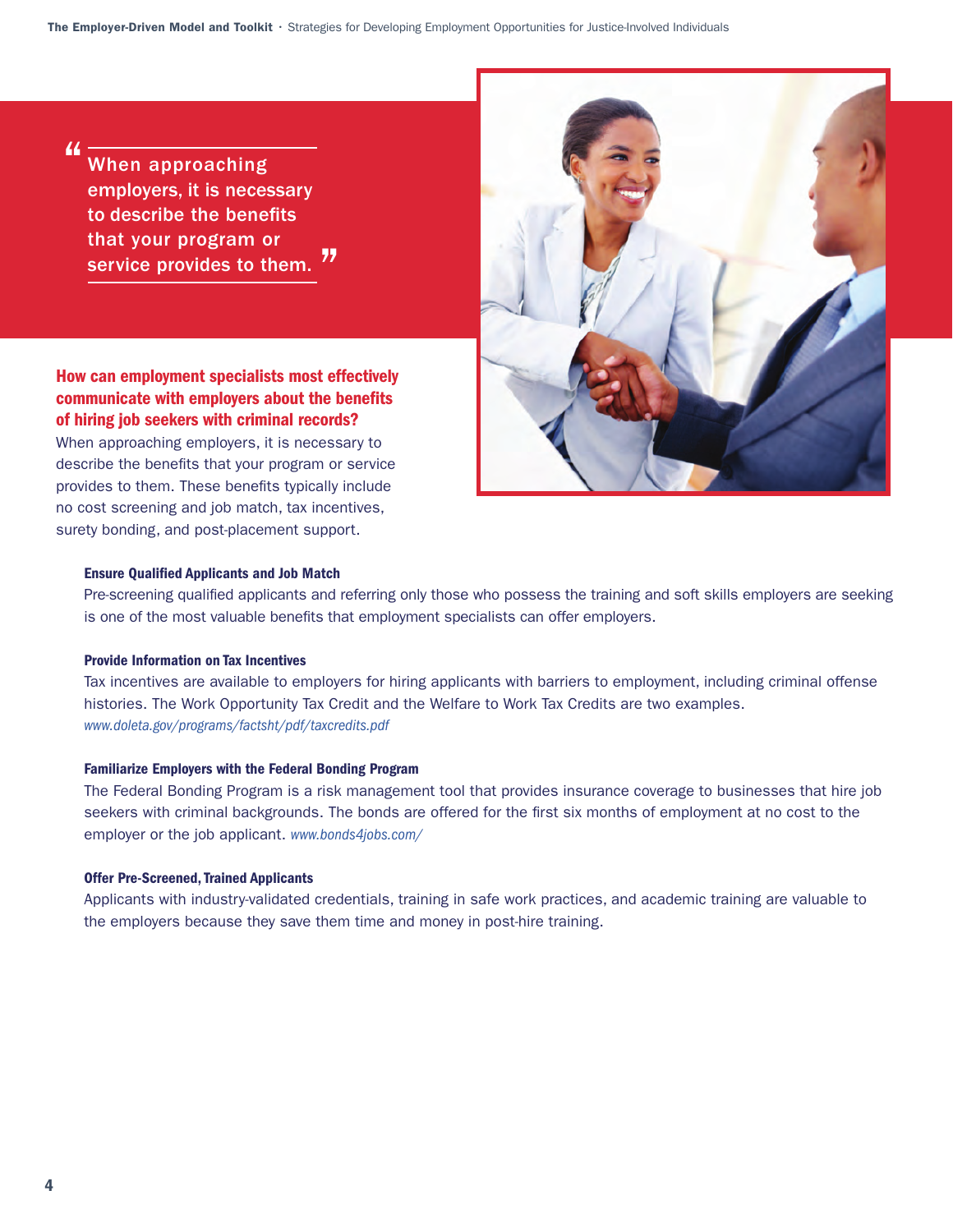# Interview Comments from Janet Ludden, Chief Executive Officer, Employer Solutions, Inc.

 and provide value to employers and the In this series of brief videos, business consultant Janet Ludden discusses the need to ensure that workforce development services are demand-driven business community.

Developing demand-driven policy, programs and training that meets employers' needs *[NICIC.gov/Go/OEM\\_FactSheet\\_Video1](http://NICIC.gov/Go/OEM_FactSheet_Video1)* 

 *[NICIC.gov/Go/OEM\\_FactSheet\\_Video2](http://NICIC.gov/Go/OEM_FactSheet_Video2)* Using labor market information to determine business and industry trends

Asking employers to identify their emerging employment needs *[NICIC.gov/Go/OEM\\_FactSheet\\_Video3](http://NICIC.gov/Go/OEM_FactSheet_Video3)* 

Gathering information about businesses that could potentially hire people with criminal histories and marketing with a focus on what's in it for employers *[NICIC.gov/Go/OEM\\_FactSheet\\_Video4](http://NICIC.gov/Go/OEM_FactSheet_Video4)* 





# EFFECTIVE PRACTICES

# Assign and Train Staff to Develop Business Relationships

Agencies should assign and train staff to develop business connections with employers. The involvement of correctional administrators is important in the early stages of the business relationship. When legally and statutorily feasible, developing working relationships with business executives and company CEOs creates a favorable environment for employing job seekers in the future. Developing both formal and informal relationships with members of the business community furthers the professional partnership.

# Develop Training Programs Based on Local Employers' Needs for Skilled Labor

Here is a brief case study of how one jurisdiction in the State of New York handled developing a training program for their clients:

In response to a shortage of qualified welding applicants for a local sheet metal fabricator—Blackstone Enterprises, Inc.—the Chautauqua County Sheriff's Office developed an industry-standard welding training program.

## Local partners include:

- Erie 2 Chautauqua
- Cattaraugus Board of Cooperative Educational **Services**
- Chautauqua Alcohol and Substance Abuse Council
- The Resource Center
- Chautauqua County Reentry Task Force

Qualified candidates in the program receive 50 hours of vocational training, transitional services, and mentorship.

# Invite Employers To Serve on Advisory Committees

Agencies that invite employers to serve on advisory committees often report closer working relationships with the business community.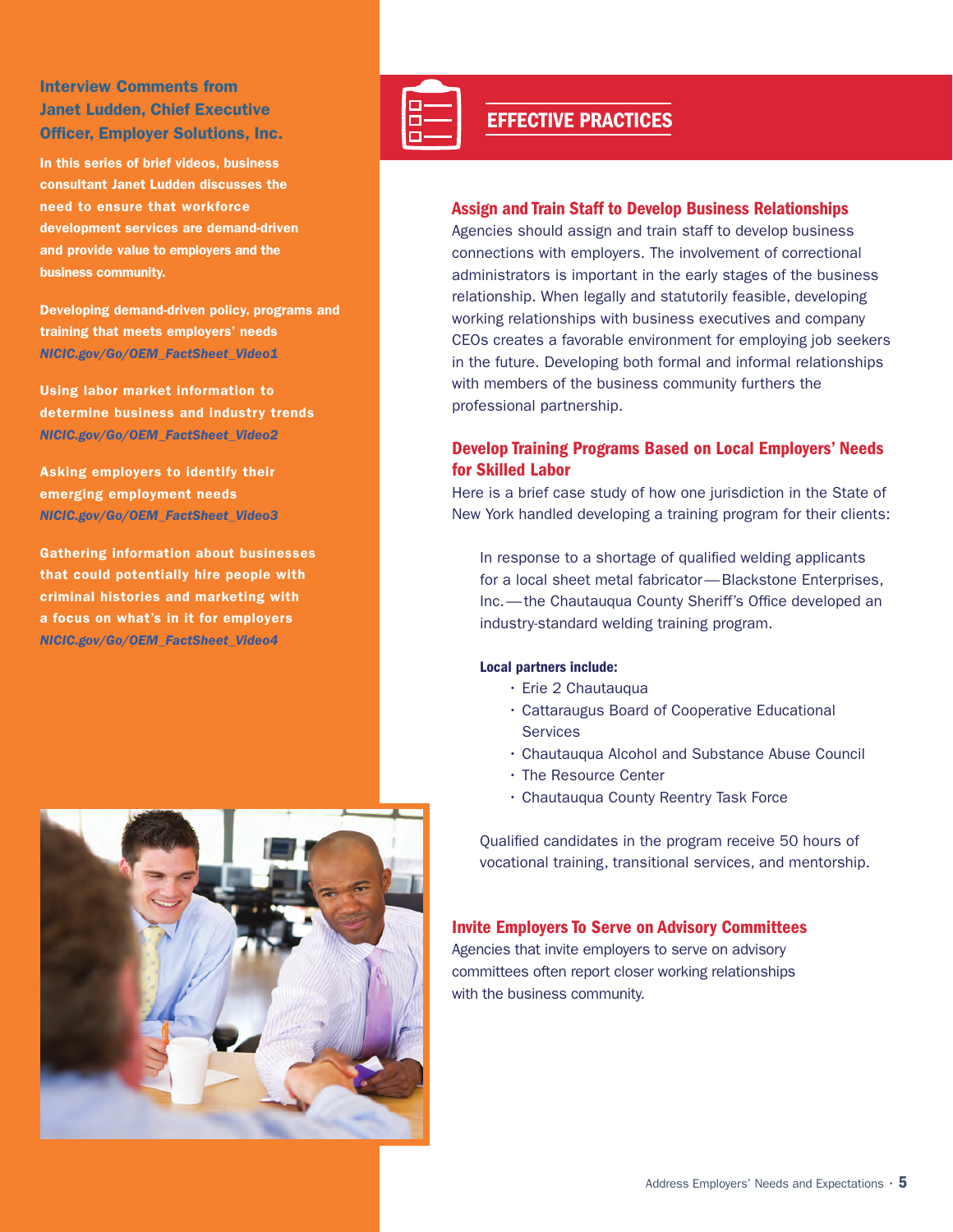#### Network! Network! Network!

 individuals to link others to targeted employers and industries. Make opportunistic networking part of your job Use access to professional partners, policymakers, stakeholders, vendors, and current employers of justice-involved development efforts; promote the hiring of justice-involved individuals in your personal connections with leaders in churches, social networks,and various community organizations. Prepare a brief verbal presentation to share with employers or other members of the community who might assist in employment efforts.

# Develop Marketing Materials that Focus on the Benefits of Hiring Justice-Involved Individuals

#### The following case study highlights marketing materials developed in Missouri:

The United States Probation Office, Eastern District of Missouri has developed a Defendant/Offender Workforce Development (DOWD) brochure that highlights tax incentives for hiring justice-involved individuals, training provided to applicants, as well as the support services that employment specialists provide to ensure successful job match and retention.

The U.S. Probation Office, Eastern District of Missouri also produced a Mayor's Public Service Announcement promoting the hiring of justice-involved individuals. *[www.moed.uscourts.gov/videosmultimedia](http:// www.moed.uscourts.gov/videosmultimedia)* 

#### Deliver Presentations

Give presentations on your employment program to community groups and organizations whose membership includes business owners. Hold forums with employers and Chambers of Commerce.

Use access to professional " partners, policymakers, stakeholders, vendors, and current employers of justice-involved individuals to link others to targeted<br>employers and industries.

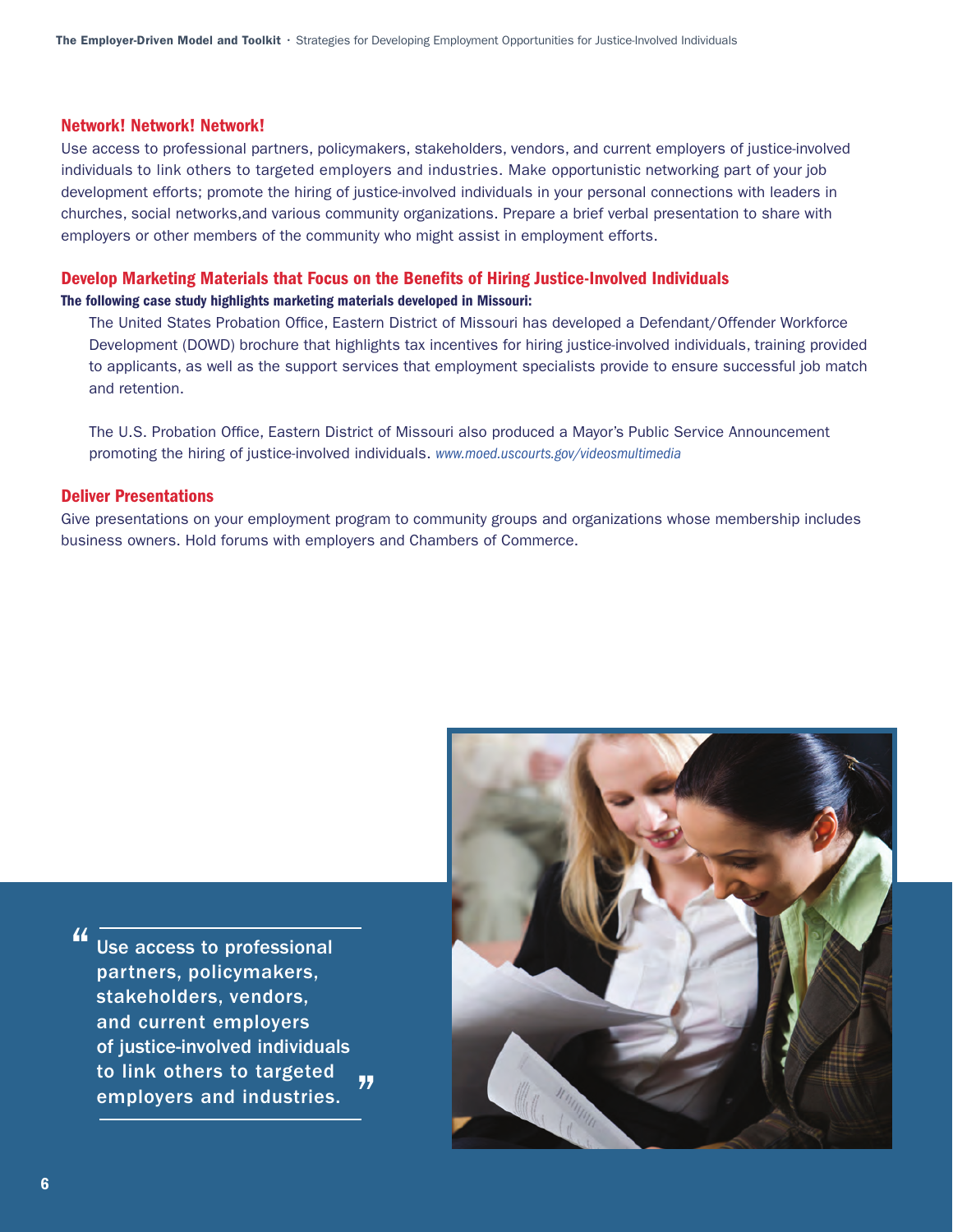

TIPS

# Prepare Job Seekers for Critical Interview Questions

Prepare job seekers for job interviews and ensure that they are able to discuss and answer questions about their criminal past. In addition to promoting honest responses to tough questions, direct them to discuss what has changed in their behavior and thinking that will support a productive, law-abiding future.

# Network with Professional Associations

Professional associations offer networking opportunities across diverse industries. Develop relationships with association staff to gain access to membership.

## Become Familiar with Special Employer Incentives

Explore additional employer incentives for hiring justice-involved individuals, including benefits for hiring veterans or people with low income.

#### Identify Local High-Growth Occupations

Identify high-growth occupations and employment opportunities in the local community. Contact the local Department of Labor for assistance.

# Ensure Job Match

Prepare job seekers for work that matches employers' needs as well as their own skills, interests, and abilities.

#### Design Employer-Focused Marketing Materials

Design marketing materials geared toward employers. Each one should be tailored to address the needs of a specific industry.

#### Develop a Business Plan

 Develop a long-range business plan based on local labor market information that targets local employers' needs, provides soft skills and industry-standard training and certifications, and engages key stakeholders in business, corrections, and community agencies. The goal is to provide support services to job seekers and benefits for employers.

# Anticipate and Respond to Employer Objections

Be prepared to respond to employers' objections to hiring people with criminal histories based on their personal beliefs, lack of knowledge, or personal experiences. Use accurate information, referrals to other successful business partnerships, and a commitment to community safety as support for employment of justice-involved individuals.